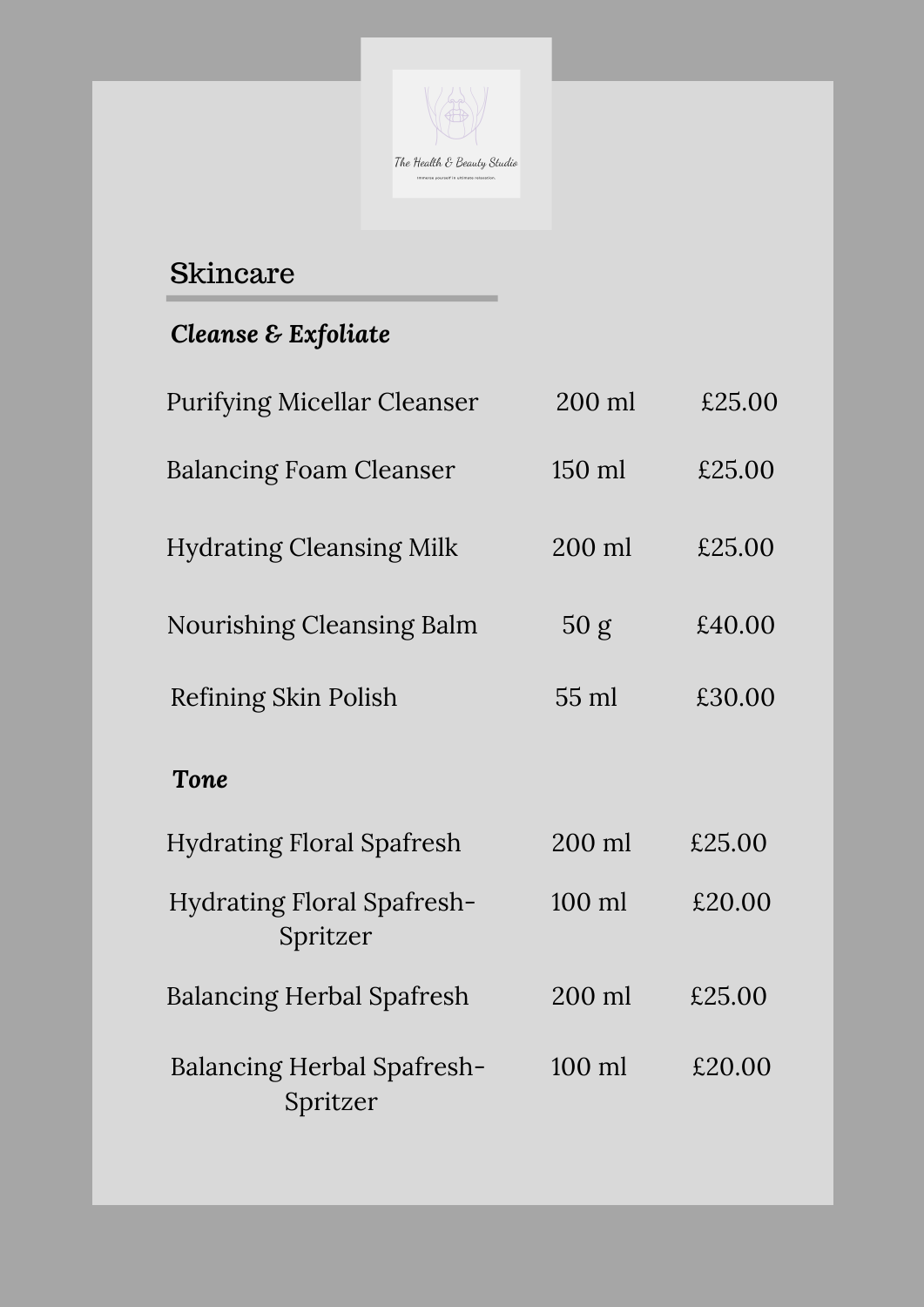

| LIIL & FIIIII IIILCIISIVE LYE<br>Serum | <b>10 IIII</b> | たりご しし |
|----------------------------------------|----------------|--------|
| Lift & Firm Eye Moisturiser            | $15$ ml        | £45.00 |
| Nourishing Lip Treatment               | $5 \text{ ml}$ | £20.00 |
| Pink Pomelo Lip Balm                   | 10 g           | £12.00 |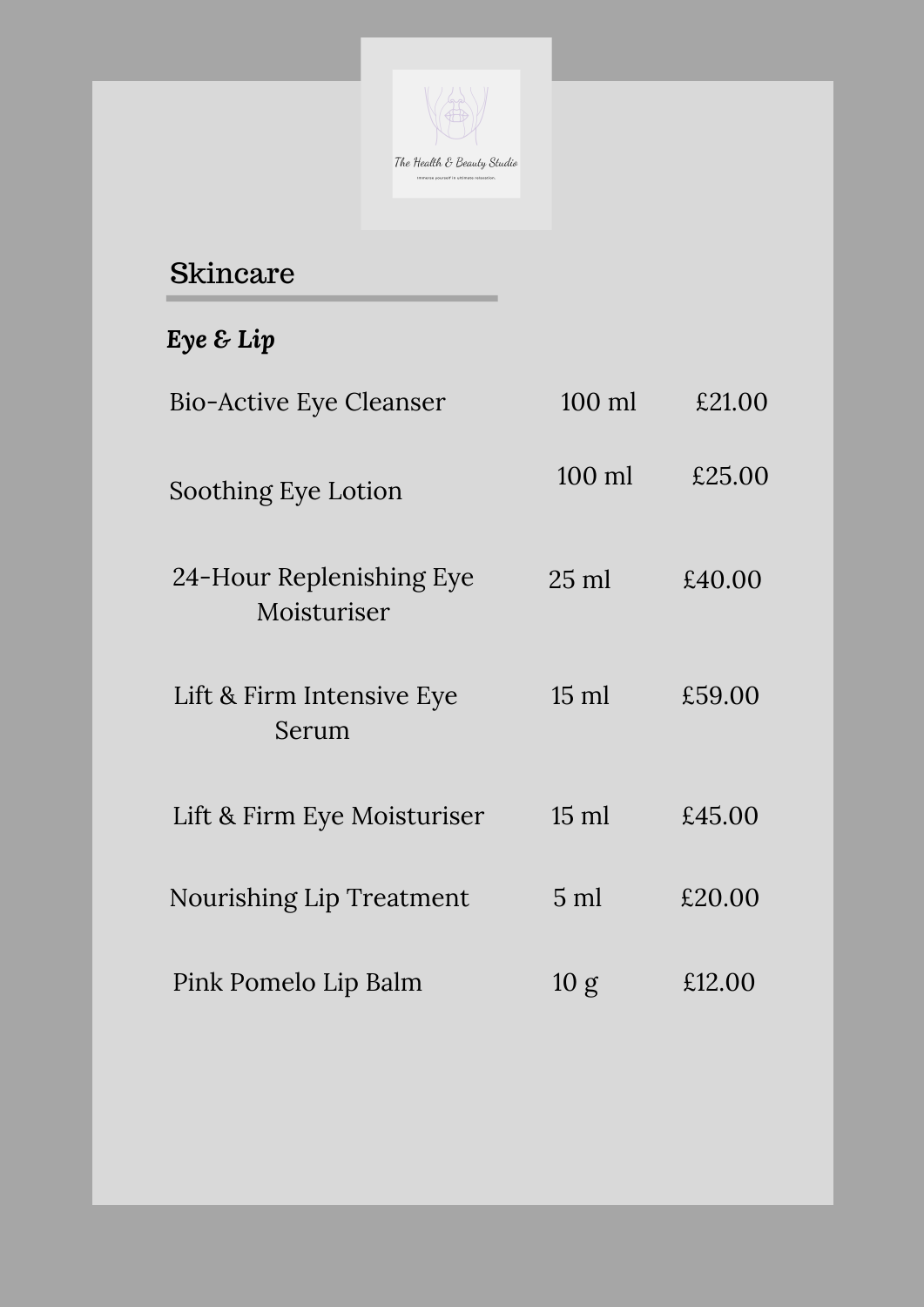

*All Skin Types*

| <b>Optimal Skin ProCleanser</b>                 | $100$ ml        | £32.00 |
|-------------------------------------------------|-----------------|--------|
| <b>Optimal Skin ProSerum</b>                    | $30 \text{ ml}$ | £51.00 |
| Optimal Skin ProMoisturiser                     | $55 \text{ ml}$ | £48.00 |
| <b>Optimal Skin ProDefence</b><br><b>SPF 15</b> | $25 \text{ ml}$ | £38.00 |

#### *Normal/ Dry*

Replenishing Face Treatment Oil 30 ml £59.00

Overnight Hydration Therapy 55 ml £37.00

Skin Rescue Balm 55 ml £37.00

55 ml £45.00 24- Hour Replenishing Moisturiser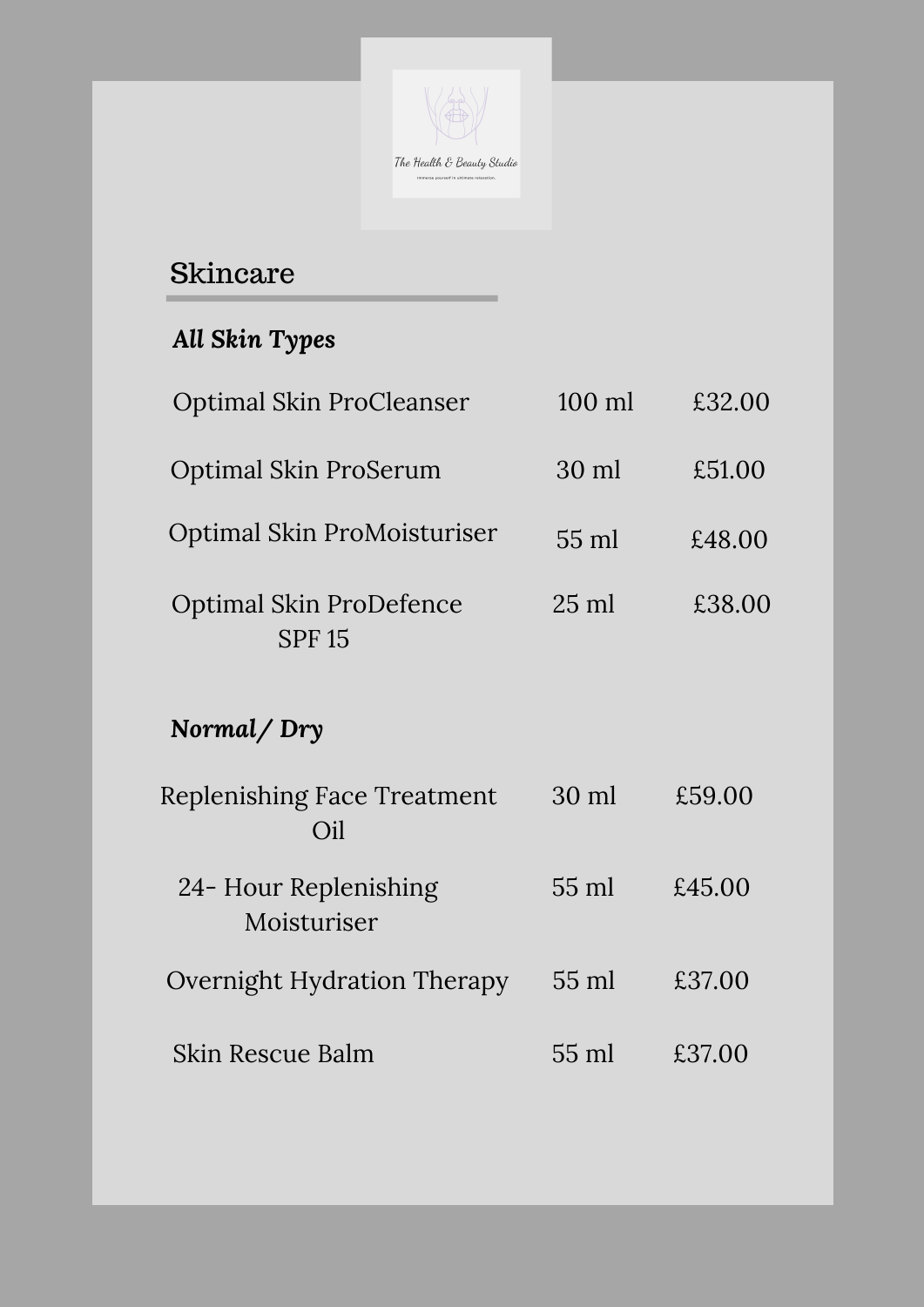

*Oily/ Combination*

| <b>Balancing Face Treatment Oil</b> | 30 ml | £59.00 |
|-------------------------------------|-------|--------|
| 24-Hour Balancing Moisturiser       | 55 ml | £42.00 |
| <b>Essential Cleansing Mask</b>     | 55 ml | £32.00 |
| Purifying Tea Tree Gel              | 50 ml | £24.00 |

### *Brightening*

| Skin Radiance Intensive Serum       | $25 \text{ ml}$ | £47.00 |
|-------------------------------------|-----------------|--------|
| Skin Radiance Moisturiser           | $35 \text{ ml}$ | £42.00 |
| Skin Radiance Mask                  | $35 \text{ ml}$ | £42.00 |
| <b>Sensitive</b>                    |                 |        |
| Repair & Restore Intensive<br>Serum | $25 \text{ ml}$ | £51.00 |
| Repair & Restore Moisturiser        | $35 \text{ ml}$ | £45.00 |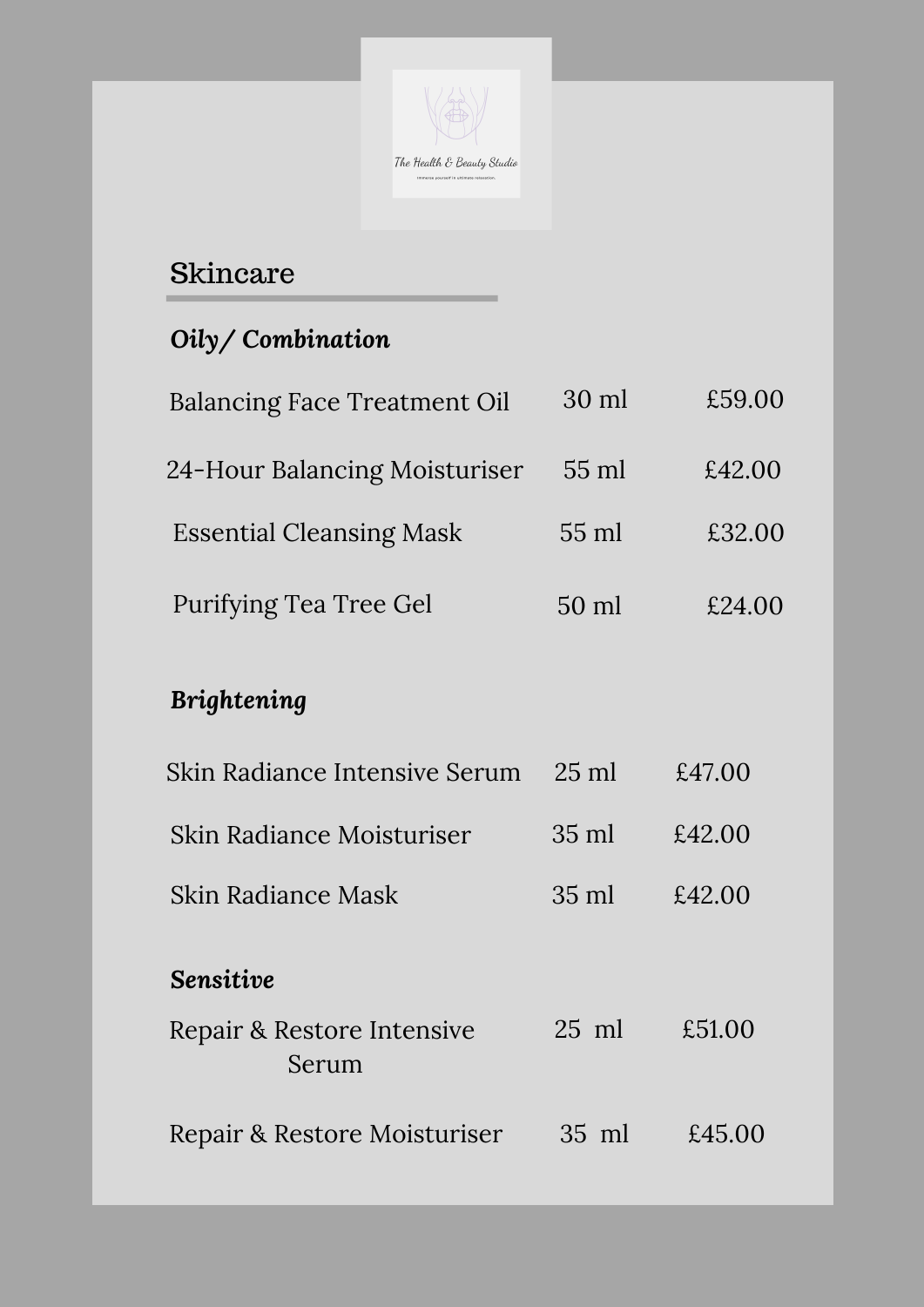

## *Age-Defying*

| Tri-Active™ Advanced<br>ProBiome Moisturiser            | $55 \text{ ml}$ | £85.00  |
|---------------------------------------------------------|-----------------|---------|
| Tri-Active <sup>TM</sup> Advanced<br>ProBiome Eye Cream | $15 \text{ ml}$ | £65.00  |
| Tri-Active™ Advanced<br><b>ProBiome Serum</b>           | $30 \text{ ml}$ | £100.00 |

| Tri-Active™ Advanced<br>Instant Facial           | $30 \text{ m}$ | £60.00 |
|--------------------------------------------------|----------------|--------|
| Tri-Active Advanced<br>Night Booster             | 20 ml          | £42.00 |
| <b>Regenerating Face</b><br><b>Treatment Oil</b> | 30 ml          | £71.00 |
| <b>Regenerating Moisture</b><br>Complex          | 55 ml          | £61.00 |
|                                                  |                |        |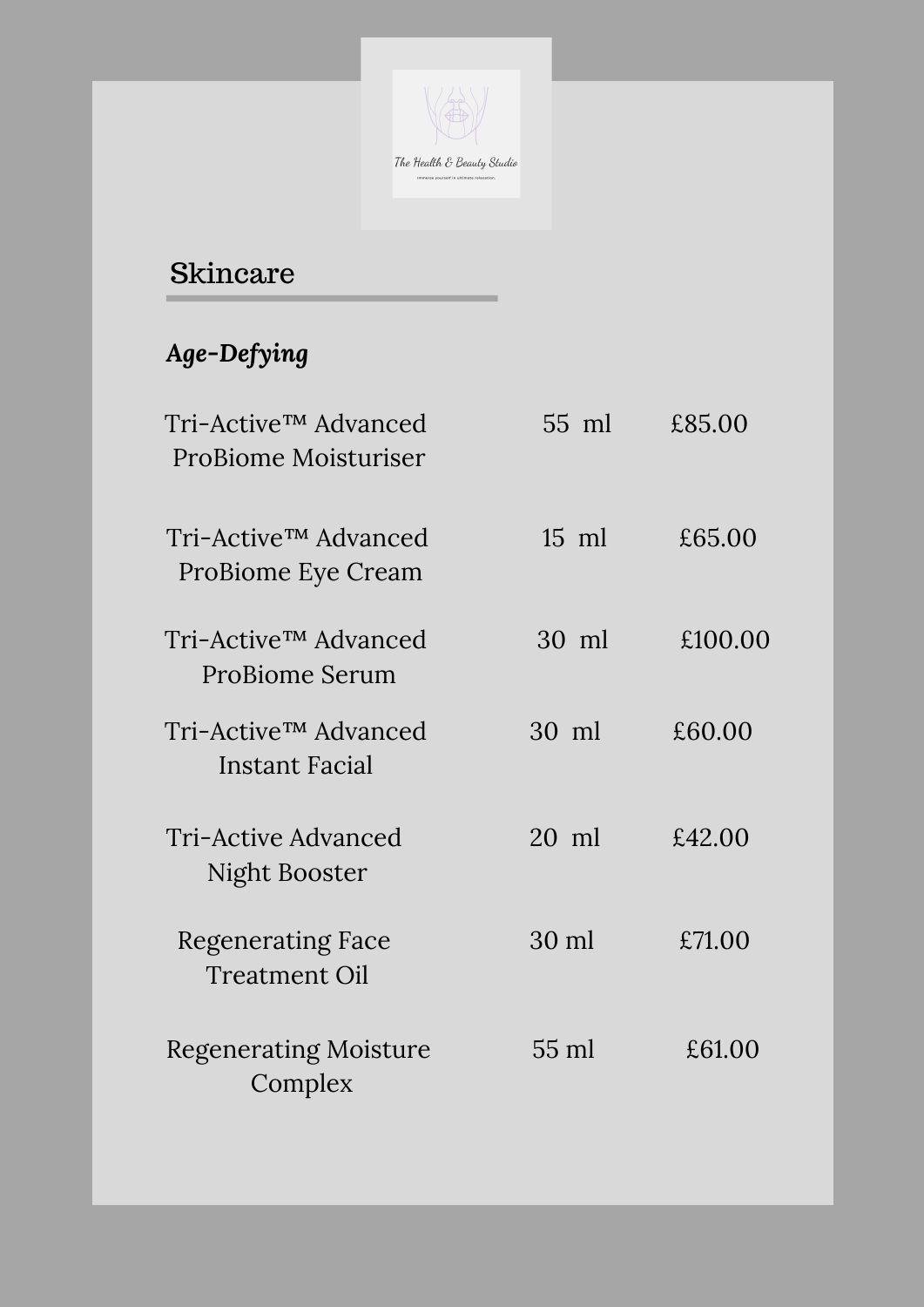

# *Lift & Firm*

| Lift & Firm Intense Eye Serum | $25$ ml | £56.00 |
|-------------------------------|---------|--------|
| Lift & Firm Moisturiser       | 35 ml   | £47.00 |
| Lift & Firm Mask              | $35$ ml | £47.00 |
| Colour                        |         |        |
| Gradual Tan Face Concentrate  | $15$ ml | £25.00 |
| Gradual Tan Body Moisturiser  | 200 ml  | £35.00 |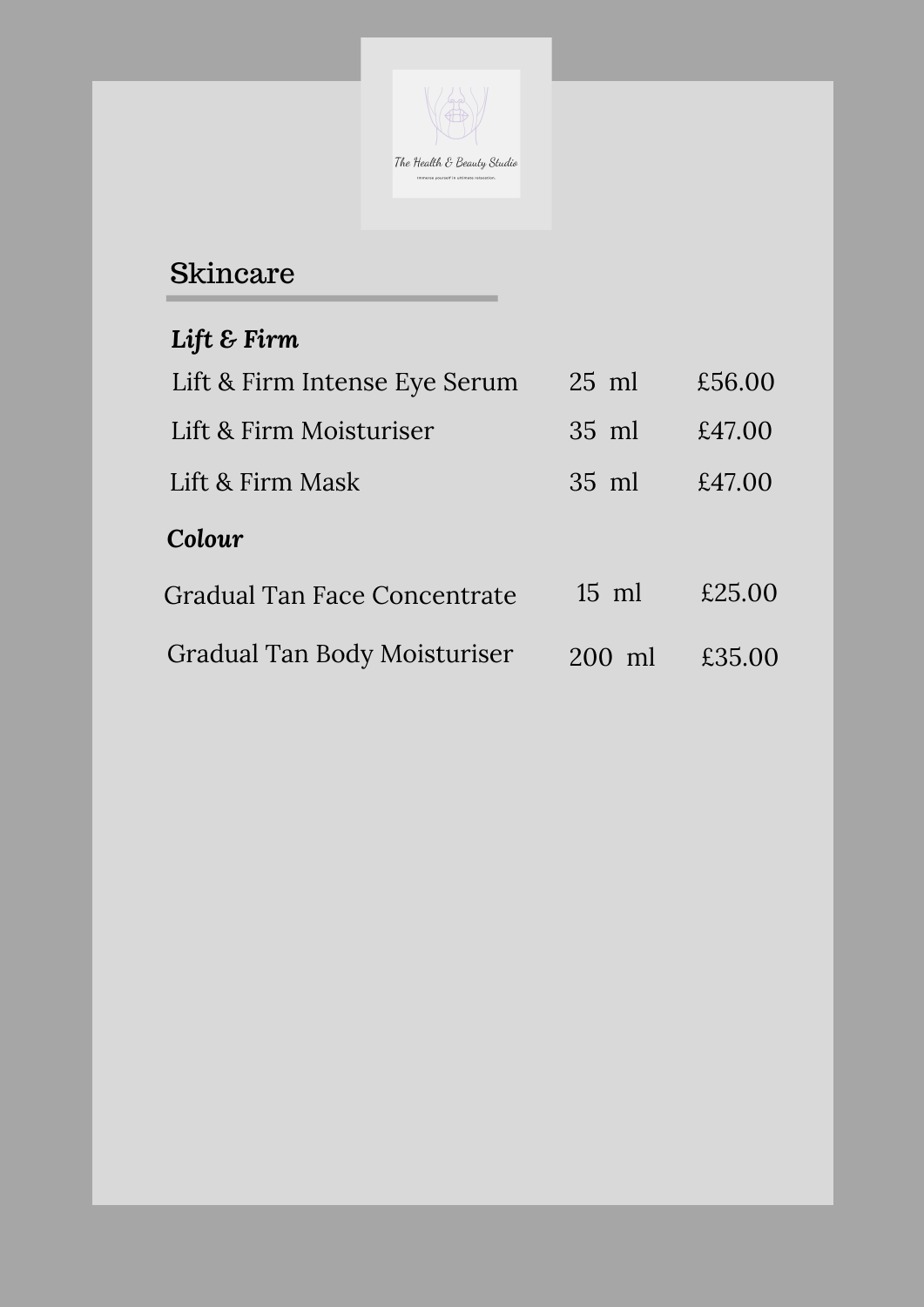

| <b>Triple Action Grooming Oil</b> | $25$ ml  | £32.00 |
|-----------------------------------|----------|--------|
| Invigorating Facewash             | $150$ ml | £25.00 |
| <b>Clarifying Skinscrub</b>       | 70 ml    | £24.00 |
| <b>Dual-Action Shavemud</b>       | 200 ml   | £23.00 |
| <b>Postshave Rescue</b>           | 70 ml    | £28.00 |
| The Hydrator                      | 35 ml    | £32.00 |
| <b>Balancing Hydrator</b>         | m<br>70  | £40.00 |
| Age-Rebel Eye Hydrator            | $25$ ml  | £38.00 |
| Age-Rebel Moisturiser             | 35 ml    | £41.00 |

#### *Men*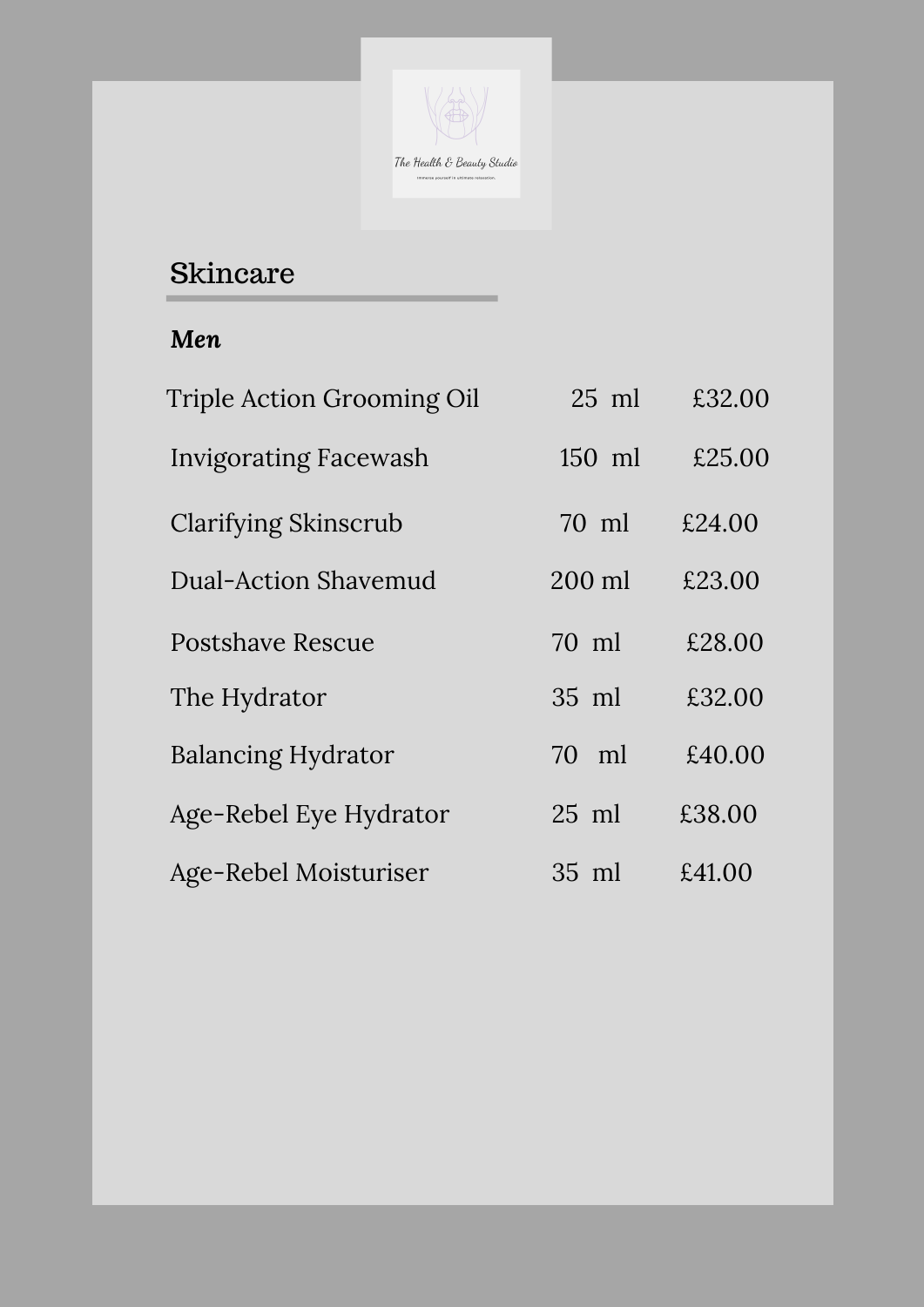

Bodycare

## *Cleanse & Exfoliate*

| Bergamot & Jasmine Body Wash     | 250 ml   | £19.00 |
|----------------------------------|----------|--------|
| Bergamot & Jasmine Foam Bath     | 300 ml   | £21.00 |
| <b>Energising Shower Gel</b>     | 250 ml   | £22.00 |
| <b>Invigorating Body Reviver</b> | 200 ml   | £27.00 |
| <b>Body Smoothing Shower Gel</b> | 200 ml   | £27.00 |
| Exfoliating Body Polish-Jar      | 180 ml   | £34.00 |
| Exfoliating Body Polish-Tube     | 200 ml   | £34.00 |
| <b>Fitness Shower Gel</b>        | $250$ ml | £32.00 |
|                                  |          |        |
| Exfoliate                        |          |        |
| Skin Brush                       | Each     | £20.00 |
| <b>Invigorating Salt Scrub</b>   | 700 g    | £38.00 |
| Detoxifying Salt Scrub           | 700 g    | £38.00 |
| <b>Relaxing Salt Scrub</b>       | 700 g    | £38.00 |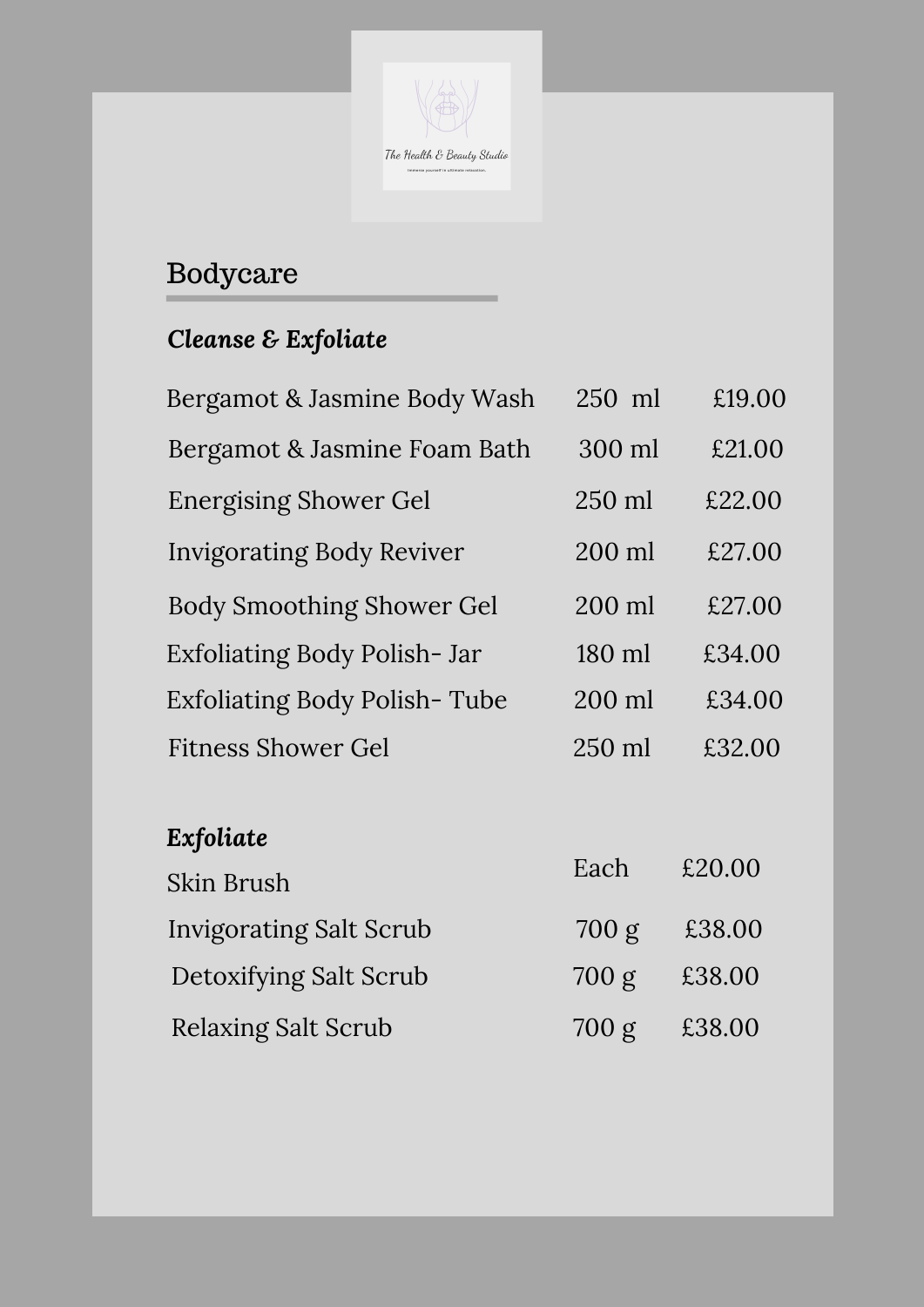

# Bodycare

| <b>Optimal Body TriSerum</b>         | 100 ml | £39.00 |
|--------------------------------------|--------|--------|
| Bergamot & Jasmine Body Lotion       | 250 ml | £21.00 |
| <b>Energising Body Lotion</b>        | 250 ml | £28.00 |
| Smooth & Firm Body Butter            | 180 ml | £50.00 |
| Deeply Nourishing Body Cream-<br>Jar | 180 ml | £50.00 |
| <b>Cooling Body Moisturiser</b>      | 200 ml | £35.00 |

### *Moisutrise*

### *Bath Oils*

| Detoxifying Seaweed Bath    | 200 ml   | £30.00 |
|-----------------------------|----------|--------|
| Detoxifying Bath Oil        | 100 ml   | £30.00 |
| <b>Energising Bath Oil</b>  | $100$ ml | £30.00 |
| <b>Fitness Bath Oil</b>     | 100 ml   | £30.00 |
| Resistance Bath Oil         | $100$ ml | £30.00 |
| <b>Restorative Bath Oil</b> | $100$ ml | £30.00 |
| Soothing Bath Oil           | $100$ m  | £30.00 |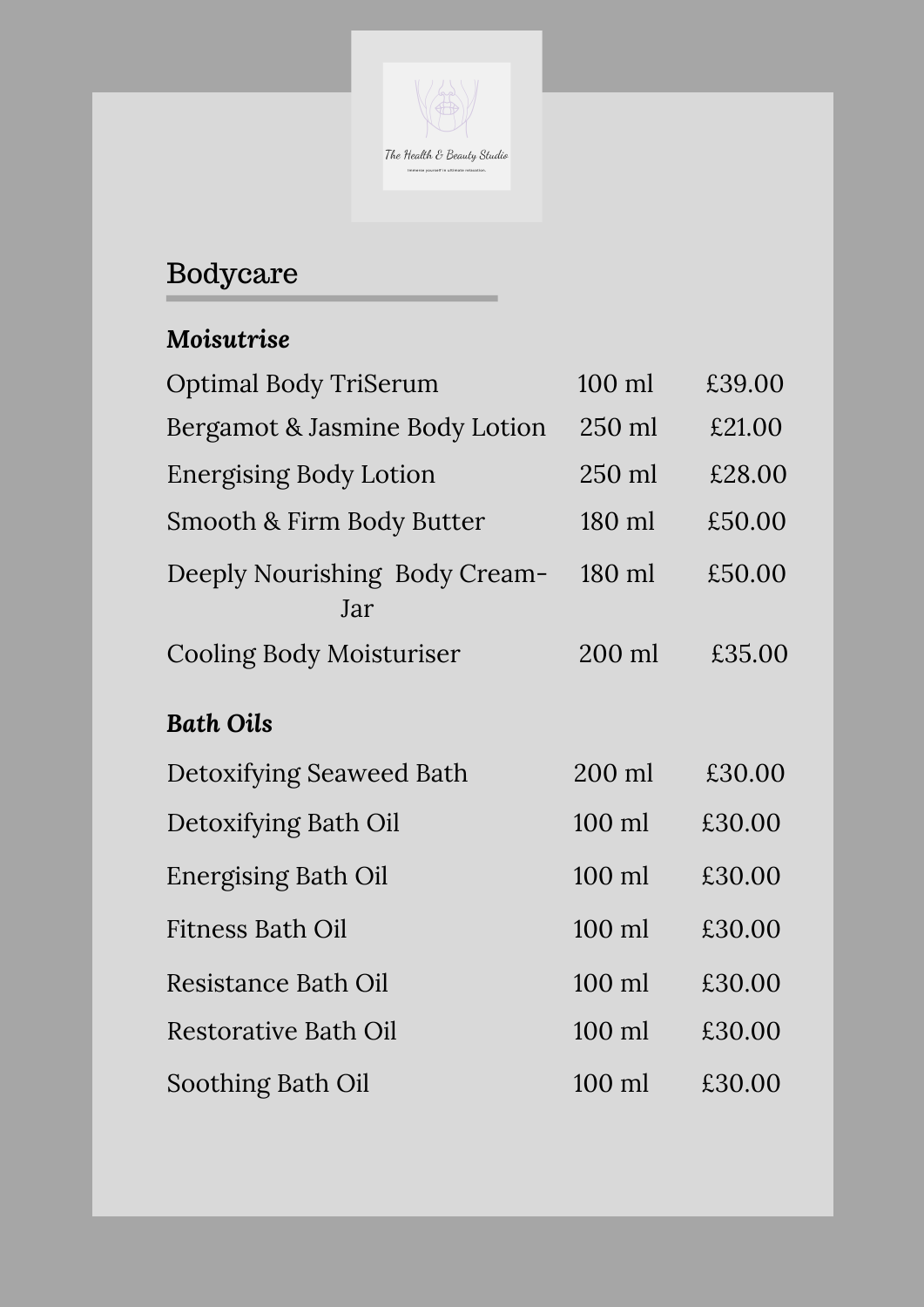

Immerse yourself in ultimate relaxation.

# Bodycare

# *Body Oils*

| Detoxifying Body Oil        | 100 ml | £34.00 |
|-----------------------------|--------|--------|
| <b>Energising Body Oil</b>  | 100 ml | £34.00 |
| Fitness Body Oil            | 100 ml | £34.00 |
| Resistance Body Oil         | 100 ml | £34.00 |
| <b>Restorative Body Oil</b> | 100 ml | £34.00 |
| Soothing Body Oil           | 100 ml | £34.00 |
| Nourishing Body Oil         | 100 ml | £34.00 |

| <b>Muscle Rescue Balm</b>      | 70 g            | £30.00 |
|--------------------------------|-----------------|--------|
| Hand                           |                 |        |
| Bergamot & Jasmine Hand Wash   | 250 ml          | £18.00 |
| Bergamot & Jasmine Hand Lotion | 250 ml          | £19.00 |
| <b>Rejuvenating Hand Cream</b> | $50 \text{ ml}$ | £19.00 |
| Hair                           |                 |        |
| <b>Purifying Shampoo</b>       | $295$ ml        | £21.00 |
| Nourishing Conditioner         | $295$ ml        | £21.00 |
| Pink Hair & Scalp Mud - Jar    | 180 ml          | £34.00 |
| Pink Hair & Scalp Mud - Tube   | 200 ml          | £34.00 |